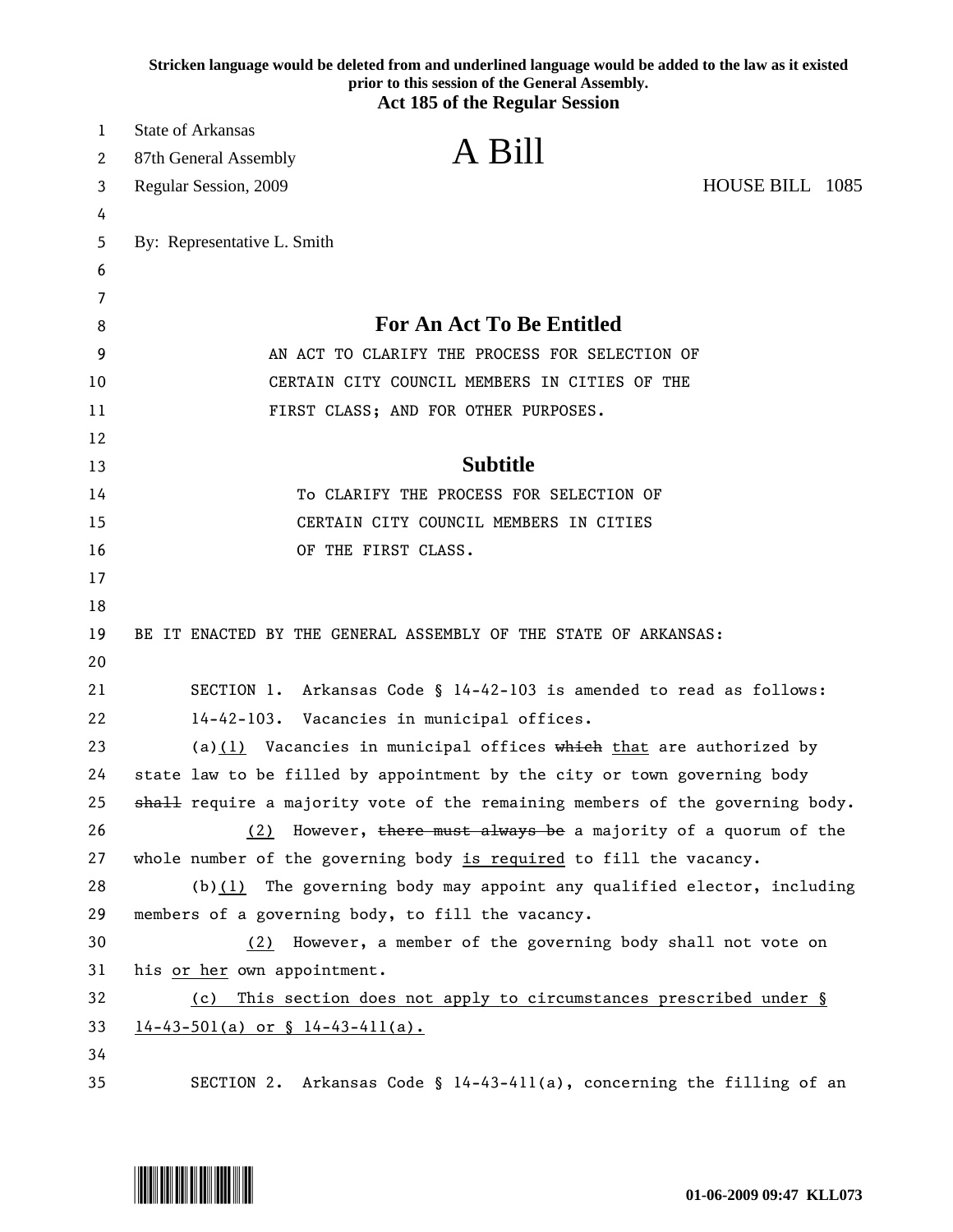1 alderman vacancy, is amended to read as follows: 2 (a)(1)(A) Whenever a vacancy shall occur, for any reason, occurs 3 in the office of alderman in any a city of the first class, at any regular 4 meeting after the occurrence of the vacancy, the city council shall proceed 5 to elect by a majority vote of the remaining members elected to the council 6 an alderman to serve for the unexpired term. 7 (B) Provided, however, it is necessary that However, at 8 least a quorum of the whole number of the city council shall remain in order 9 to fill a vacancy. 10 (C) The election by the remaining members of the city 11 council is not subject to veto by the mayor. 12 13 SECTION 3. Arkansas Code § 14-43-501(a), concerning the organization 14 of a city council, is amended to read as follows: 15 (a)(1) The aldermen elected for each city or town shall annually, at 16 the first council meeting in January, assemble and organize the city council. 17 (2)(A) A majority of the whole number of aldermen shall be 18 necessary to constitute constitutes a quorum for the transaction of business. 19 (B)(i) They shall be judges of the election returns and of 20 the qualifications of their own members. 21 (ii) These judgments are not subject to veto by the 22 mayor. 23 (C)(i) They shall determine the rules of their proceedings 24 and keep a journal of their proceedings, which shall be open to the 25 inspection and examination of any citizen. 26 (ii) They may also compel the attendance of absent 27 members in such a manner and under such penalties as they shall think fit to 28 prescribe. 29 (iii) They may consider the passage of rules and 30 regulations on the following subjects, including, but not limited to without 31 limitation: 32 (a) The agenda for meetings; 33 (b) The filing of resolutions and ordinances; and 34 (c) Citizen commentary. 35 36 SECTION 4. Arkansas Code § 14-43-504(e), concerning a mayor's veto